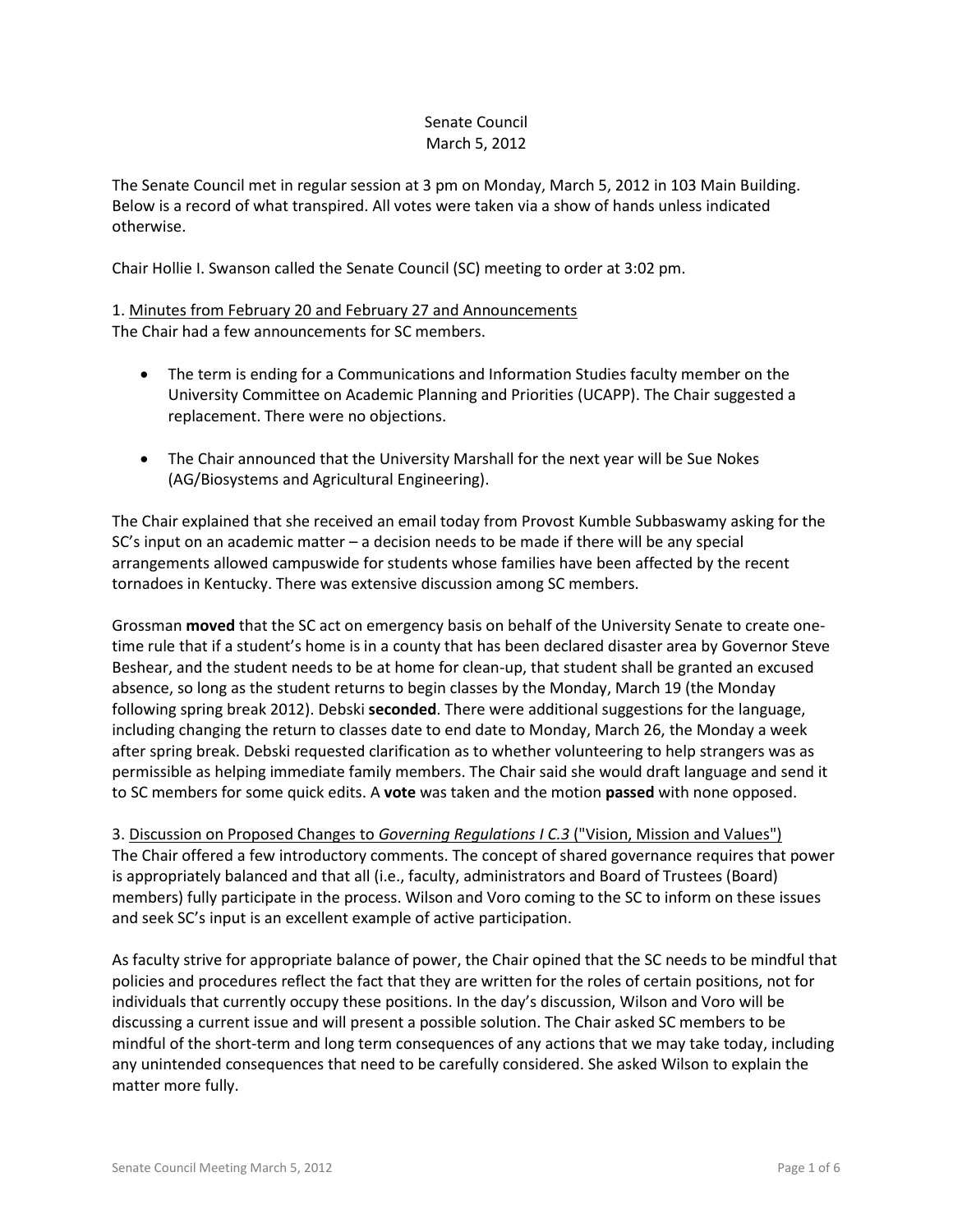Wilson explained that the University's Vision, Mission and Values (*Governing Regulations I*) have tended to stay the same over time; it came as a surprise to him and Voro in preparation for the February Board of Trustees (Board) meeting that two values were removed. He offered some additional history. When the 2009 – 2014 Strategic Plan was presented to the Board on June 9, 2009, the Vision, Mission and Values language was not presented in track changes nor was it presented as a change to the Vision, Mission and Values (VMV) language in *Governing Regulation I* (*GR I*). Wilson spoke with Everett McCorvey and Ernest Yanarella, both faculty trustees at the time, and neither of them remembered the language being presented as a change from current language. The minutes from that Board meeting include the following sentence, "…The values remain the same other than refining some language…." What makes the whole situation problematic for everyone is that the 2009 VMV language is only now being added to *GR I*.

He concluded by saying that the change to the language did not seem to be merely clerical and that both he and Voro would like to see the two Values that are slated to be removed ("Personal and institutional responsibility and accountability" and "A sense of community") be restored. SC members then engaged in discussion.

Anderson **moved** that the language for the Core Values included in the language in *Governing Regulations I* and 2009 – 2014 Strategic Plan restore the Values regarding and institutional responsibility and a sense of community. There was additional discussion on whether the actual language of the motion accomplished the intent. The motion **died** due to lack of a second.

Grossman **moved** that the Senate Council ask President Capilouto to forward to the Board of Trustees a request to amend the 2009 – 2014 Strategic Plan to include the Core Values of "Personal and institutional responsibility and accountability" and "A sense of community" and ensure that the amended *Governing Regulation I* language includes those two Core Values, also. Anderson **seconded**.

The Chair commented that she spoke with Vice President for Institutional Research, Planning and Effectiveness Heidi Anderson, who confirmed that changing the VMV at this time will require every college to change that language in individual strategic plans.

After additional discussion, a **vote** was taken and the motion **passed** with none opposed. The Chair asked if the Senate should also vote on the proposed change to *Governing Regulations I*. Wilson thought the Senate should vote on it, and there were no objections.

2. Discussion on Proposed Changes to *Governing Regulations IV C* ("The University Senate") Guest Davy Jones, chair of the Senate's Rules and Elections Committee (SREC), explained the proposed changes to *Governing Regulations IV*. Wilson and Voro requested a tweaking of the language to make it clear that the closure of degree programs was in the purview of the Senate, and the Board will only formally close a degree program upon the Senate's recommendation to do so.

Brion **moved** that the SC recommend to the Senate that it endorse the following proposed changes to *Governing Regulations IV*:

C. University Senate Functions

The University Senate is not assigned any management or administrative functions. The University Senate functions include the following: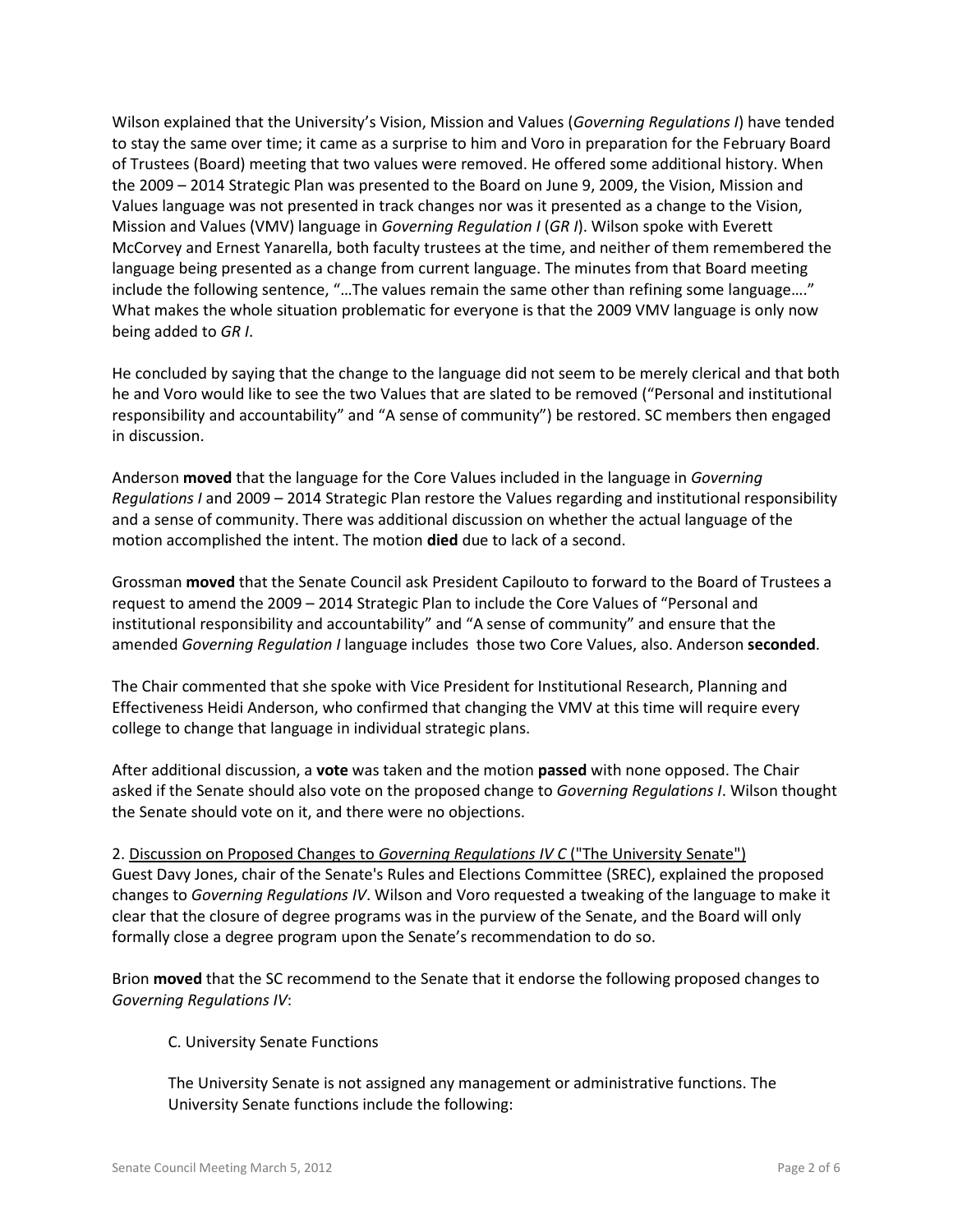- 1. Determine the broad academic policies of the University, including the similar academic policies that may be made necessary by governmental or accreditation agencies, and make rules to implement these policies.
- 2. Approve all new academic programs, and make final academic decisions on recommendations to changes of these programs-, and recommend the closing of degree-granting approve closure of all academic programs, subject to the approval of the Board of Trustees.
- 3. Make final decisions for the University on curricula, courses, certificates and diplomas offered at the University. and on the termination of academic programs.

Grossman **seconded**. After brief discussion, a **vote** was taken and the motion **passed** with none opposed.

## 4. Old Business

# b. A Brief History of the Graduation Writing Requirement (Discussion Only) - Associate Provost for Undergraduate Education Mike Mullen

The Chair commented that with the emails and conversations since the last SC meeting, regarding the history of and proposed changes to the Graduation Writing Requirement, she and others were more confused than ever. She invited Guests Mike Mullen, associate provost for undergraduate education, and Mark Kornbluh, dean of the College of Arts and Sciences, to explain the current situation to SC members. Chair Swanson apologized for the length of time that had elapsed between the submission of this proposal in late March, 2011 and its appearance to the SC. Given that the Admissions and Academic Standards committee already had a full slate at that time, she sent it to the committee when it was reformed in the fall.

There was a discussion among SC members, Mullen and Dean Kornbluh.SC members commented that there was considerable confusion between what much of Mullen and Kornbluh were saying as compared to what was told to SC members during the meeting on February 27. Below are some of the highlights.

- Some departments/programs are not participating in the GWR because the writing done in some disciplines, such as engineering, biology, etc. is not the kind of writing required by the GWR requirements. The GWR requirement is very specific as to the type and amount of writing that is required.
- The Graduation Writing Requirement (GWR) is not being routinely waived for students. However, students are receiving waivers so that writing intensive courses that have not been approved for the GWR can be used as credit for the GWR. The intent is to allow seniors who are otherwise ready to graduate to not be delayed by the lack of GWR courses.
- The process for approving courses for inclusion in the GWR has not gone away, but has changed under the purview of the Undergraduate Council to be more flexible for instructors.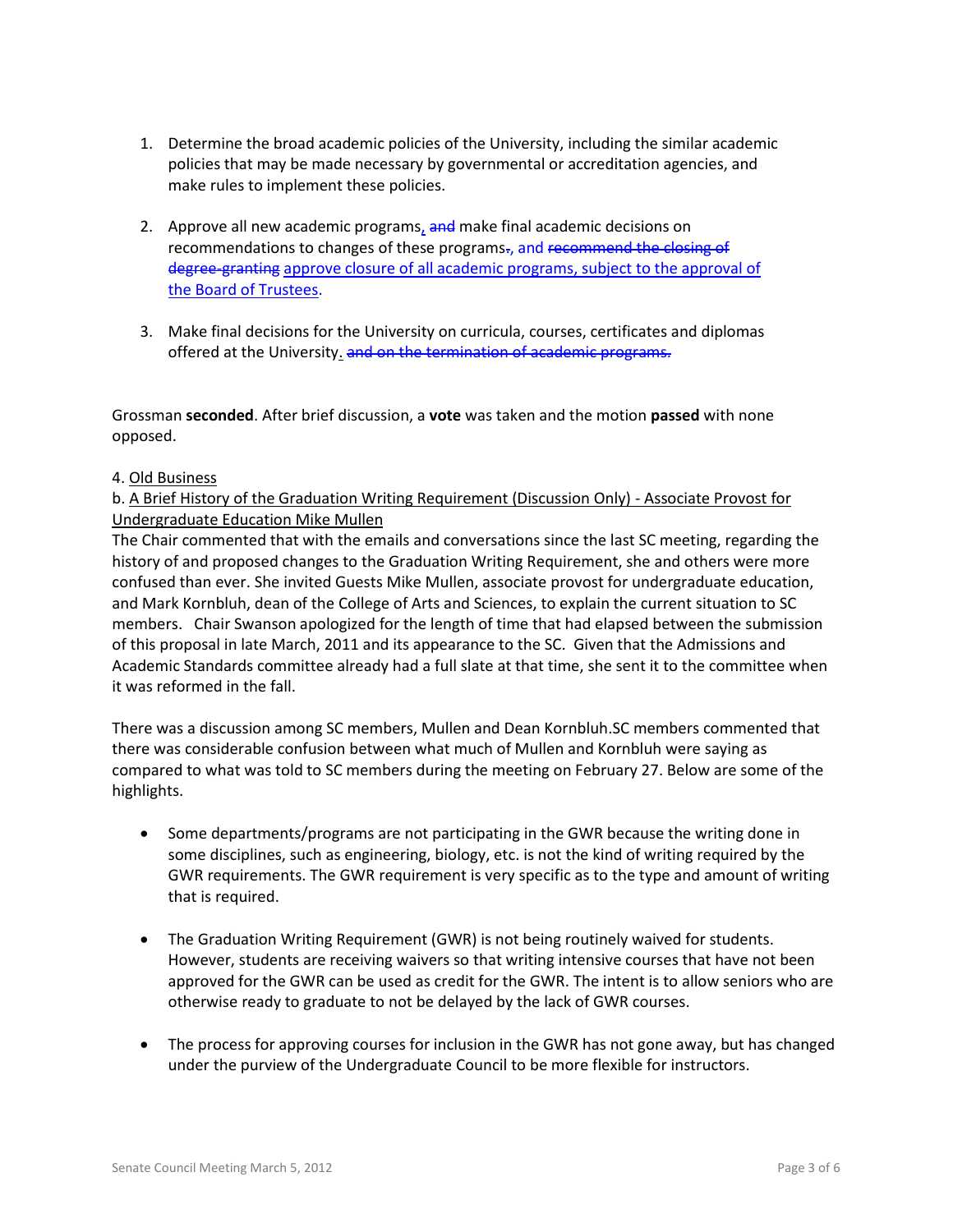- The proposal recommends that at least two of the three communication modalities (oral, written and visual) be addressed in the revised GWR (Communications Requirement in the Major, CRM), but there is no requirement that writing must be included.
- The GWR-CRM proposal places a heavy emphasis on the need for assessment, but is very short on details of assessment.
- The Quality Enhancement Plan (QEP) of Multimodal Communication Across the Curriculum will be able to assist instructors create and grade assignments that meet specific communication needs for different disciplines.
- It will be difficult to change from a very prescriptive requirement to one that is more flexible.
- There was once a strong push to have all introductory literature classes be approved for GWR, which unfairly burdened that department.
- Mullen and Kornbluh stated that ENG 203 and ENG 204 are still being offered by the Department of English.

Mullen said that the GWR-CRM proposal will be rewritten and submitted to the SC prior to the April or May Senate meeting.

- 5. Committee Reports
- a. Senate's Academic Programs Committee Andrew Hippisley, Chair
- ii. Proposed New PhD in Gender and Women's Studies

Guest Andrew Hippisley, chair of the Senate's Academic Programs Committee (SAPC), noted that the **motion** from the Senate's Academic Programs Committee was to recommend that the University Senate approve the establishment of the proposed new PhD in Gender and Women's Studies in the College of Arts and Sciences for submission to the Board of Trustees.

Hippisley explained the proposal to SC members. He noted that the SAPC has a specific charge so that "…in approving a new program, the Committee shall recommend a priority to indicate its importance and the immediacy with which it should be implemented." Due to the low number of expected students per year, the SAPC chose to give the program a low priority rating. Guest Patricia Cooper (AS/Gender and Women's Studies) offered information on the status of the Department of Gender and Women's Studies (GWS) and how the program expected to recruit the cream of the crop in terms of students, but would deliberately grow at a measured rate. There was extensive discussion. Cooper clarified that the proposed new Master's in GWS will be *en passant* – students will not be admitted directly into the master's program.

A **vote** was taken on the **motion** from the Senate's Academic Programs Committee to recommend that the University Senate approve the establishment of the proposed new PhD in Gender and Women's Studies in the College of Arts and Sciences for submission to the Board of Trustees. The motion **passed** with seven in favor, one opposed and one abstaining.

i. Proposed New MA in Gender and Women's Studies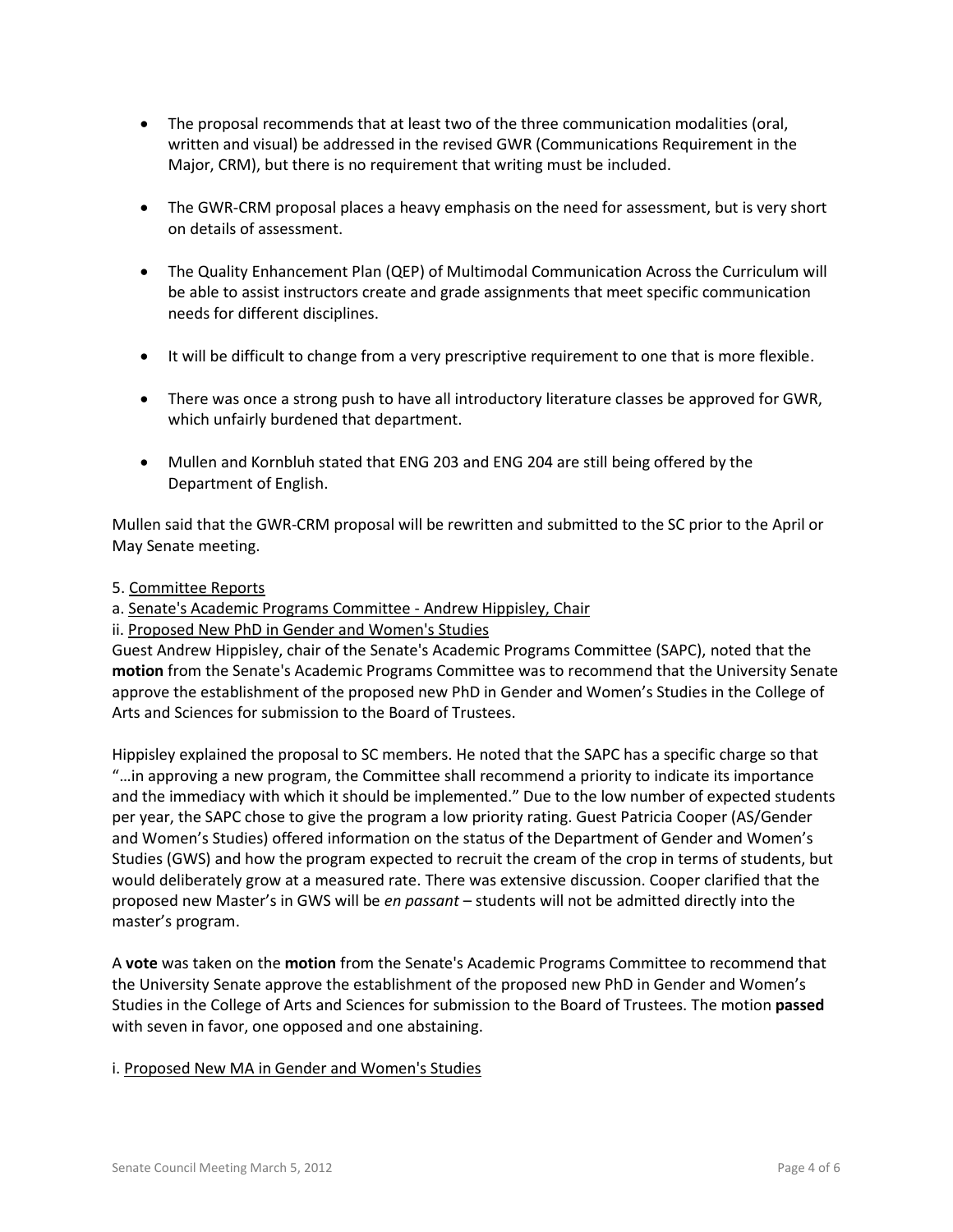Hippisley said that the **motion** from the Senate's Academic Programs Committee was to recommend that the University Senate approve the establishment of the proposed new Master of Arts in Gender and Women's Studies in the College of Arts and Sciences for submission to the Board of Trustees. A **vote** was taken and the motion **passed** with seven in favor, one opposed and one abstaining.

Cooper thanked the SC for its consideration of the proposals and for SC members' efforts on behalf of faculty and faculty governance.

## iv. Proposed New BSEd in STEM Education

Hippisley said that the **motion** from the SAPC was to recommend that the University Senate approve the establishment of the proposed new BSEd in STEM Education (in the Mathematics and Physics content areas) for submission to the Board of Trustees.

Hippisley explained the proposal, with the assistance of Guest Margaret Schroeder (ED/STEM Education). Schroeder clarified for SC members that the proposal is for a double major – STEM Education is the primary major while the secondary major is in one of the two content areas (Mathematics or Physics).

After additional discussion, a **vote** was taken on the **motion** from the SAPC to recommend that the University Senate approve the establishment of the proposed new BSEd in STEM Education (in the Mathematics and Physics content areas) for submission to the Board of Trustees. The motion **passed** with none opposed.

### iii. Proposed New Minor in Information Studies

Hippisley said that the **motion** from the SAPC was to recommend that the University Senate approve the establishment of the proposed new Minor in Information Studies for submission to the Board of Trustees. He and guest Lisa O'Conner (CIS/Library and Information Science) answered questions from SC members. After brief discussion, a **vote** was taken and the motion **passed** with none opposed.

Wood commented that the matter of the minor being offered completely via distance learning was breaking new ground. Grossman said that he would be more concerned if it was major that was offered completely via distance learning.

#### b. Senate's Rules and Elections Committee - Davy Jones, Chair

i. SACS Comprehensive Standards on Coherence of Increasing Program Rigor

Guest Davy Jones, chair of the Senate's Rules and Elections Committee, explained that the Southern Association for the Accreditation of Colleges and Schools (SACS) required language that explicitly illustrated increasing program rigor as one looks at undergraduate degrees, graduate certificates, master's degrees, doctoral degrees, etc. There was discussion among SC members about the best way to create and review such language.

After discussion, the Chair suggested that she draft a memo to the Undergraduate Council, Graduate Council, Health Care Colleges Council and the College of Law faculty council to ask that each body identify one individual to draft a paragraph or so explaining the specific rigor of programs within their purview. The language must be returned to SC by April 1. There were no objections.

#### 6. Area and Advisory Committee Nominees